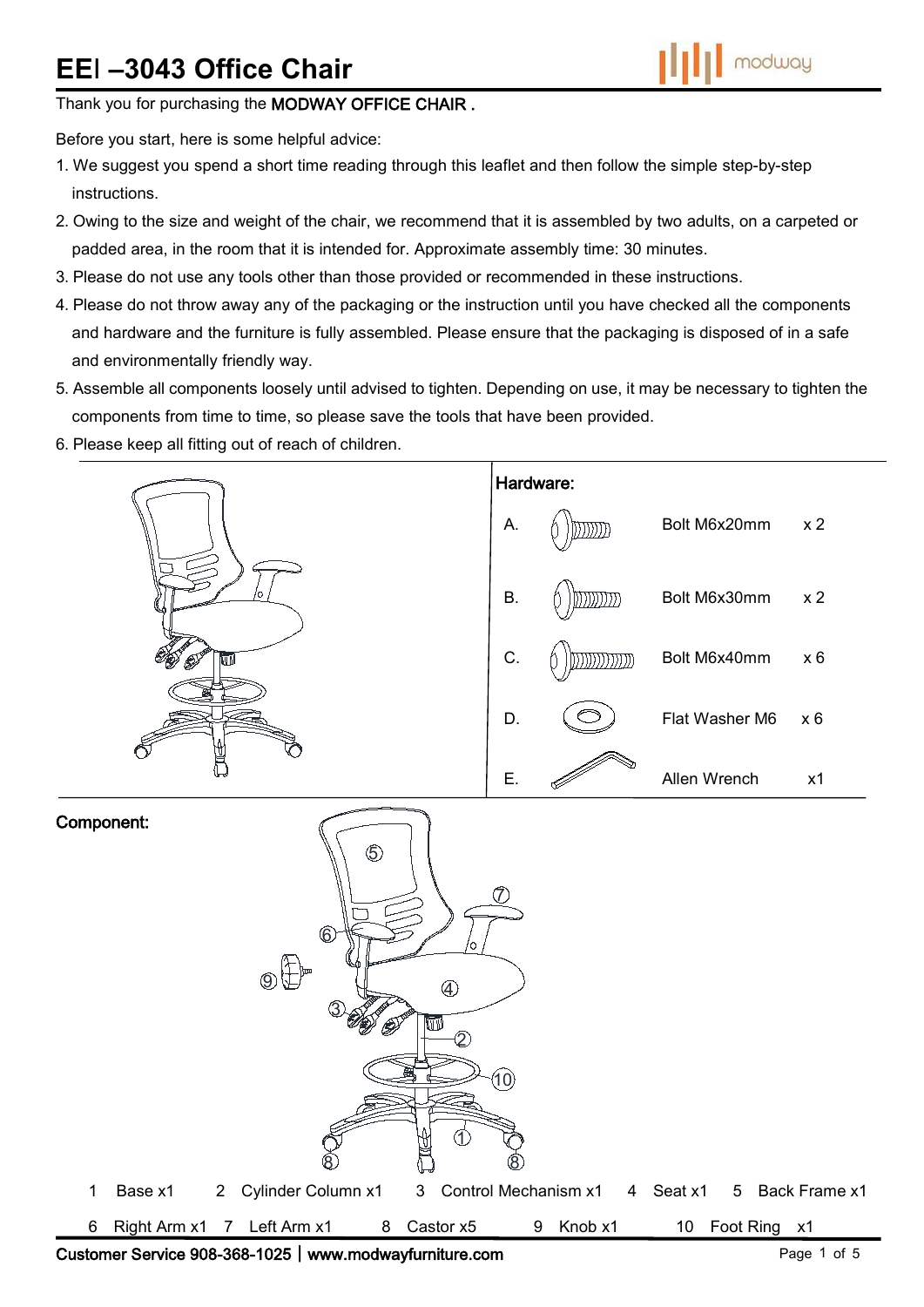## **STEP 1:**

Please put **Base (1)** on a carpeted or padded surface.

Insert 1 piece of **Castor (8)** into the **Base (1)** as shown by hand. Repeat the same steps for the remaining 4 pieces of **Castors (8)**.



### **STEP 2:**

Carefully turn over the assembled base from step 1. Insert the **Cylinder Column (2)** as shown.

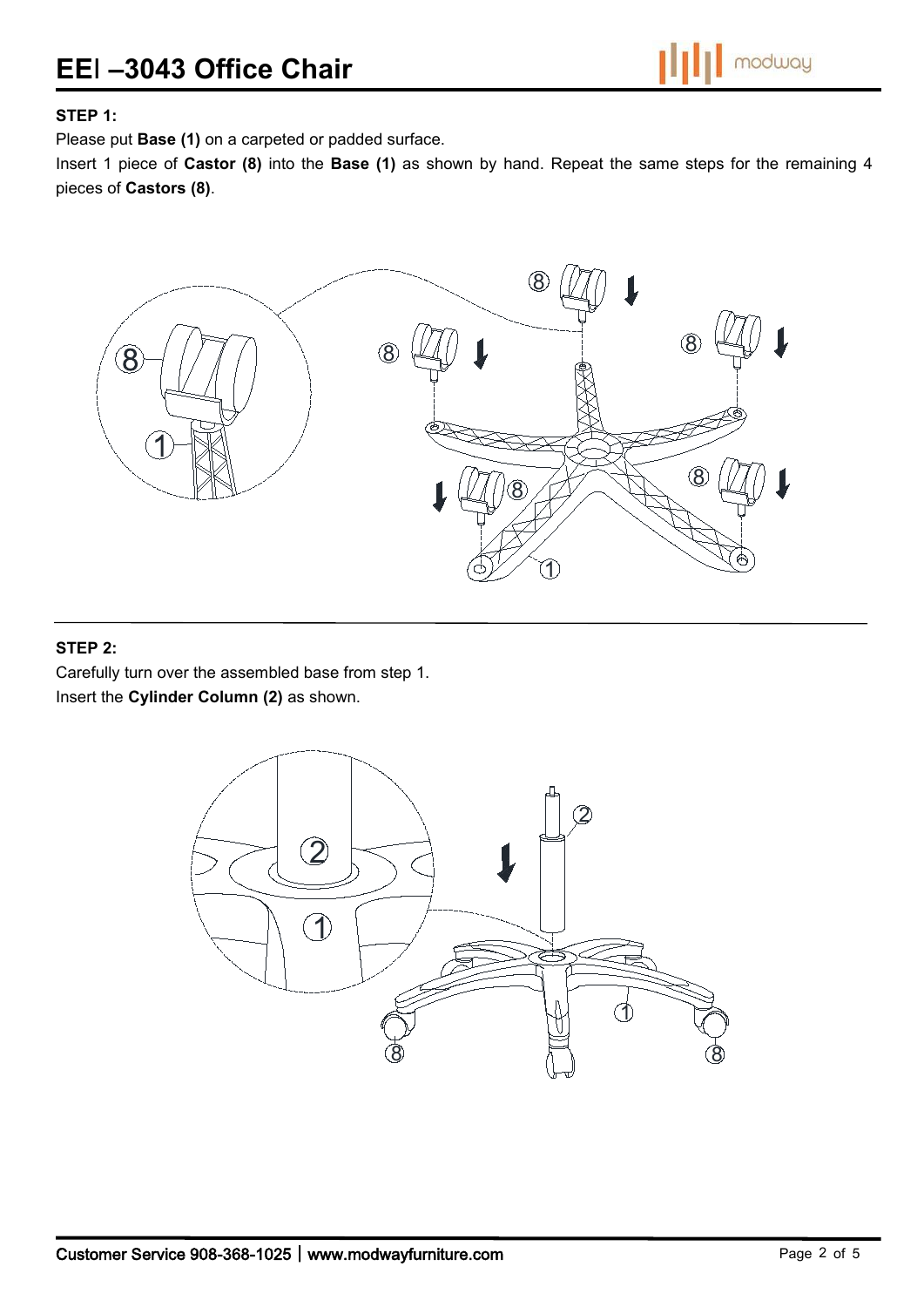

## **STEP 3:**

Insert the Foot Ring (10) into the assembled Cylinder Column (2) at your desired height, but at least one inch from the top of the outer circle of **Cylinder Column (2)**.

Tighten the knob by hand on the **Foot Ring (10)** and follow the direction of the arrow as shown.



#### **STEP 4:**

Attach **Right Arm (6)** and **Left Arm (7)** to the bottom of **Seat (4)** by using 6 pieces of**Bolts (C)** with 6 pieces of **Flat Washers (D)** as shown.

Tighten **Bolts (C)** by using **Allen Wrench (E)** as shown.



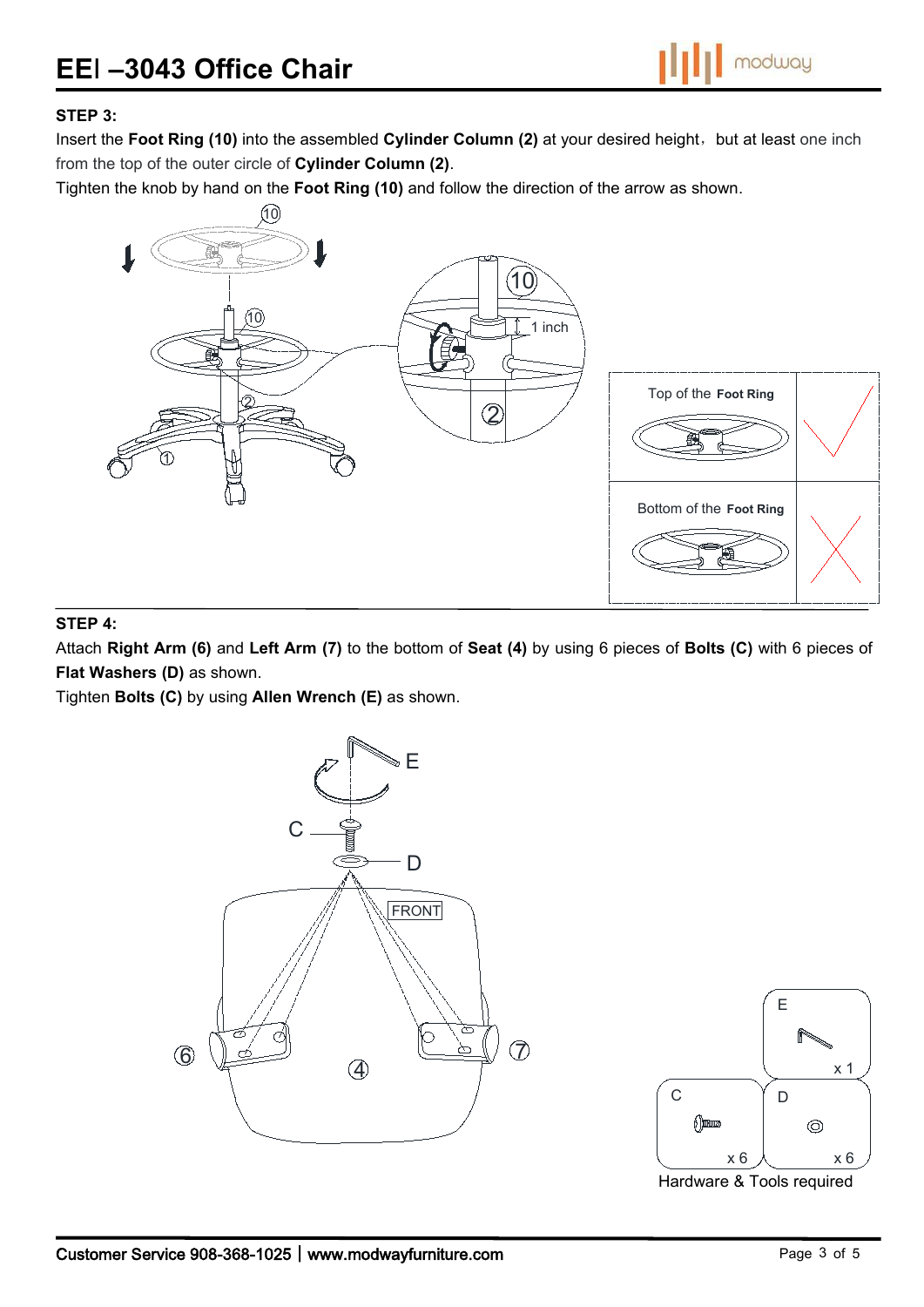

## **STEP 5:**

Attach **Control Mechanism (3)** to the **Seat (4)** by using 2 pieces of **Bolts (A)** and 2 pieces of **Bolts (B)** as shown. Tighten **Bolts (A)** & **(B)** by using **Allen Wrench (E)** as shown.



## **STEP 6:**

Insert **Control Mechanism (3)** into the **Cylinder Column (2)** as shown.